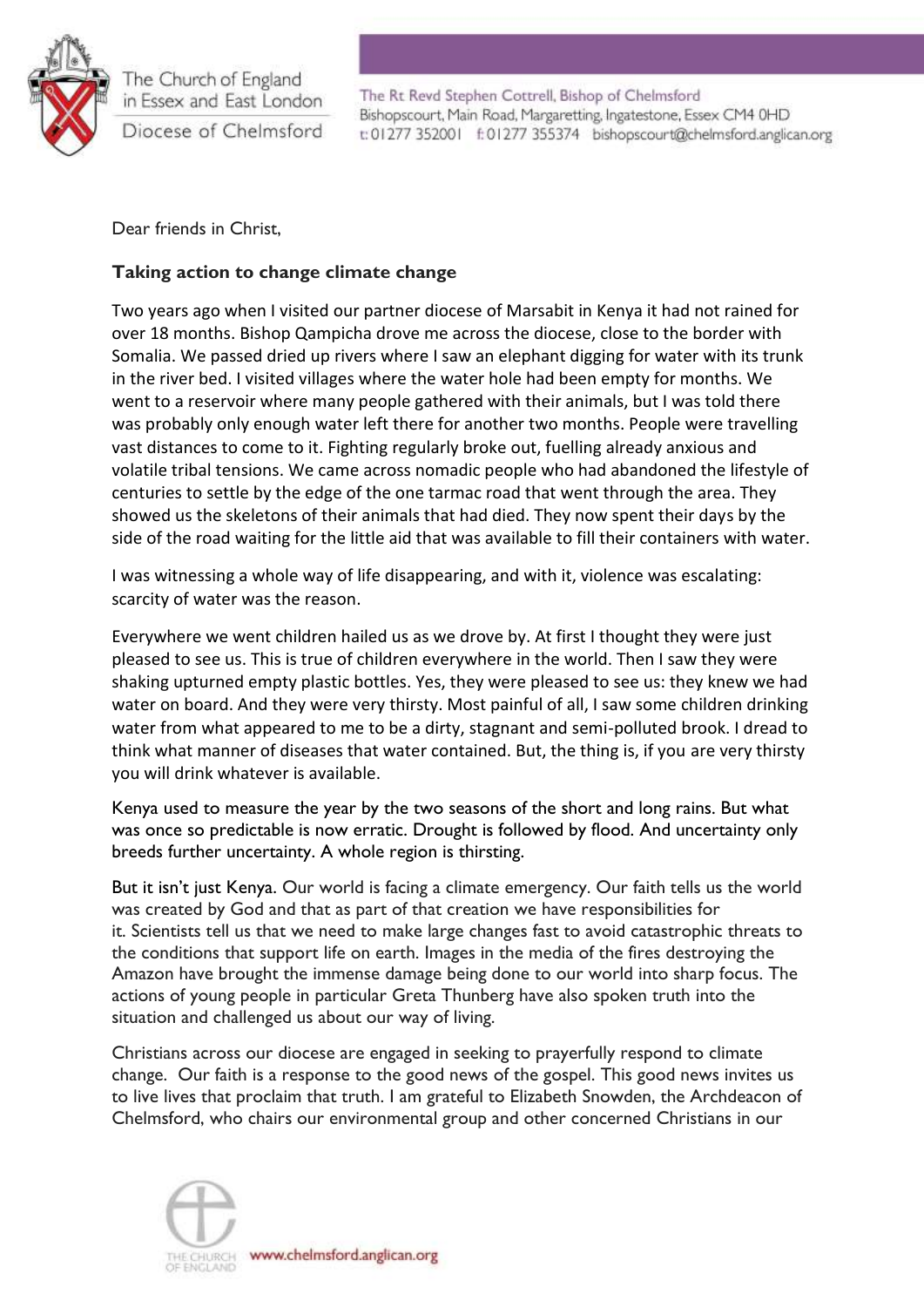

The Rt Revd Stephen Cottrell, Bishop of Chelmsford Bishopscourt, Main Road, Margaretting, Ingatestone, Essex CM4 0HD t: 01277 352001 f: 01277 355374 bishopscourt@chelmsford.anglican.org

diocese for helping me prepare this letter. Here is a list of events being planned locally and nationally this autumn that you may wish to find out more about.

# **The Schools Strike on 20th September**

This is taking place both locally and nationally. This has been happening since February this year. The September strike is calling for adults to stand alongside our children. For more information

<https://www.christianaid.org.uk/sites/default/files/2019-08/climate-strikes-guide.pdf> To find out about local activities use the map on: <https://globalclimatestrike.net/>

# **'Once in a Lifetime', from 23–24 September**, **St Paul's Church Cambridge.**

The two-day summit led by A Rocha UK, in partnership with the Amos Trust, is seeking to explore how churches and Christians can play a greater role in addressing climate change <https://arocha.org.uk/>

### **October 7-20 2019, Extinction Rebellion UK Action, central London**

As a diocese we may not be able to fully endorse all of Extinction Rebellion's actions, but nonetheless we know that in the Chelmsford diocese many churches and individuals are already concerned and are praying, talking and taking actions.

We are now encouraging churches to go one step further between October  $6<sup>th</sup>$  and October  $20<sup>th</sup>$  to raise awareness and to take time to reflect on the issues we are all facing.

# **A first step is to pray.**

This beautiful prayer was used in April this year during Climate Action Week. It talks about the web of life that we are part of and that as Christians we believe was created and is loved by Almighty God. If possible, please join with churches across the diocese in using this prayer in your Sunday services on October 6th and 13th.

### *We Hold the Earth*

*We hold brothers and sisters who suffer from storms and droughts intensified by climate change.*

*We hold all species that suffer.*

*We hold world leaders delegated to make decisions for life.*

*We pray that the web of life may be mended through courageous actions to limit carbon emissions.*

*We pray for right actions for adaptation and mitigation to help our already suffering earth community.*

*We pray that love and wisdom might inspire my actions and our actions as communities. . .*

 *so that we may, with integrity, look into the eyes of brothers and sisters and all beings and truthfully*

 *say, we are doing our part to care for them and the future of the children. May love transform us and our world with new steps toward life.*

*Source:* <https://www.faithclimateactionweek.org/prayers-and-climate-blessings/>



www.chelmsford.anglican.org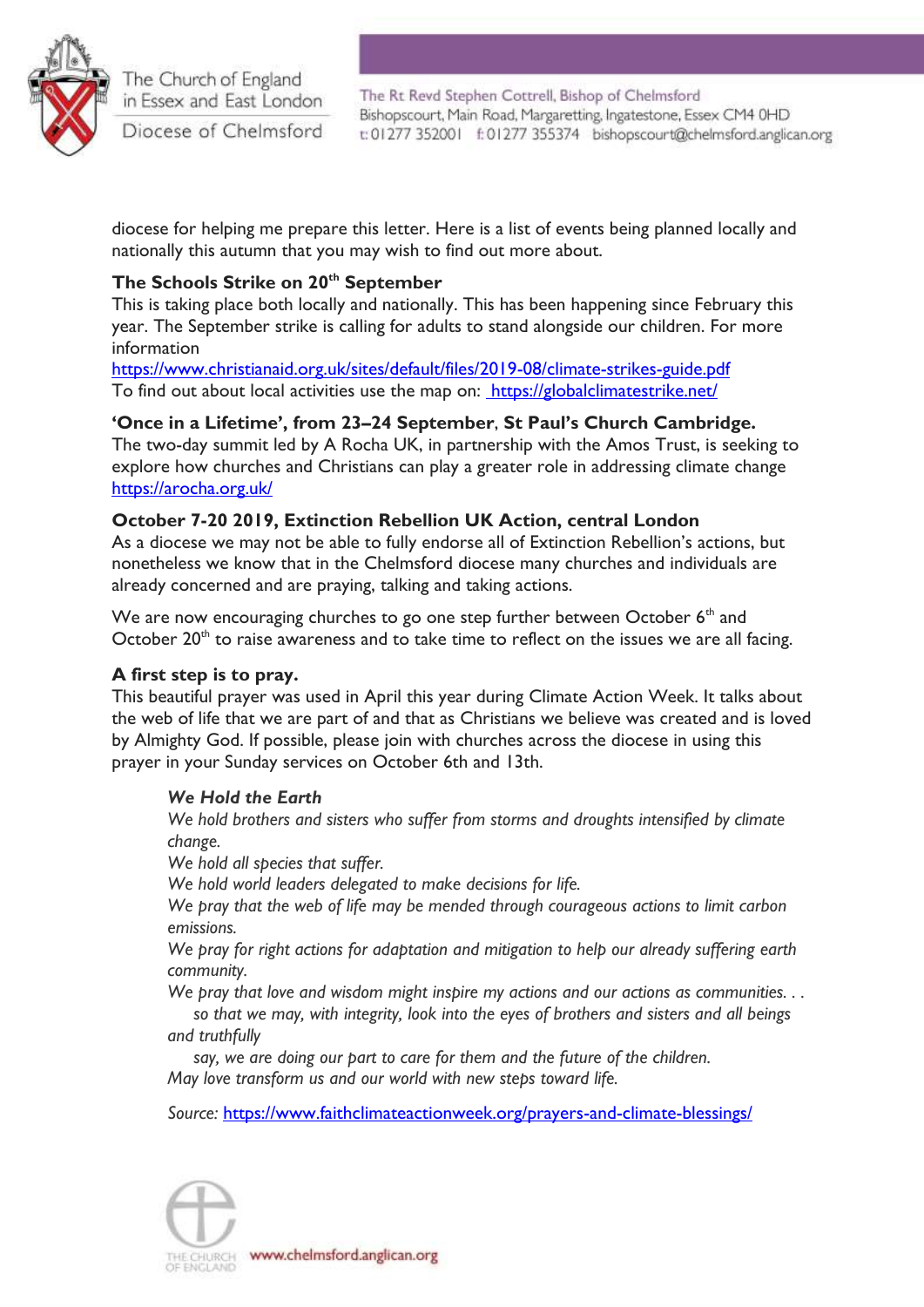

The Rt Revd Stephen Cottrell, Bishop of Chelmsford Bishopscourt, Main Road, Margaretting, Ingatestone, Essex CM4 0HD t: 01277 352001 f: 01277 355374 bishopscourt@chelmsford.anglican.org

## **Open the doors of our churches**

We are also encouraging all churches to open their doors so that people can come together to pray and reflect during the two weeks of action, reaching out to both congregation members and those outside the church. There may already be those in your congregations and parishes who are grieving for what is happening to God's beautiful creation, and this may be a time when we as clergy can come alongside individuals in their sorrow and desire for action.

### **Peaceful protest**

We recognise that not everyone across the churches of our diocese will be comfortable with public protests albeit non-violent peaceful protest. It is worth noting however, that there is a long history of Christians taking a public stand for matters of faith and justice.

Christian Climate Action have been working for many years to raise awareness of climate change and support Christians in thinking about their response to this. Between October  $7<sup>th</sup>$ and October  $20<sup>th</sup>$  this year, Christian Climate Action will be joining with Extinction Rebellion to proclaim the truth about the emergency the world is facing. They will be joining with other faith groups on Westminster Bridge during that period to pray, talk, sing, and dance. <https://rebellion.earth/event/faith-bridge-at-the-xr-international-rebellion-uk/>

Many who are deeply concerned about the climate emergency will be converging on London between  $7<sup>th</sup>$  and 20<sup>th</sup> October from all parts of the country at their own expense to urge the government to act. Those from churches in London may want demonstrate our solidarity by offering accommodation. Those who are willing to do this can contact the organisers of the action directly through this form.

[https://docs.google.com/forms/d/e/1FAIpQLSc5xwvNWcPQo4YusdlmdIuv\\_rwG69Vn\\_bd9r7](https://docs.google.com/forms/d/e/1FAIpQLSc5xwvNWcPQo4YusdlmdIuv_rwG69Vn_bd9r752RgbpkaDN2w/viewform) [52RgbpkaDN2w/viewform](https://docs.google.com/forms/d/e/1FAIpQLSc5xwvNWcPQo4YusdlmdIuv_rwG69Vn_bd9r752RgbpkaDN2w/viewform)

### **Interfaith Bridge, 13 October, 3-5pm, central London**

In addition to actions within your own church and locality, some of us plan to join Christian Climate Action at the Interfaith Bridge at Westminster on Sunday 13 October. If you or members of your congregation would like to join us, please contact [radhikabynon@yahoo.com](mailto:radhikabynon@yahoo.com) or [sandra.m.eldridge@gmail.com.](mailto:sandra.m.eldridge@gmail.com) There will be a meeting on **Wednesday 2nd October from 7pm to 8.30pm at St John's Stratford, E15 1NG** to draw concerned individuals together, give more details about the Interfaith Bridge and answer any questions about what to expect. This meeting is open to anyone, including those who might be able to answer questions as well as ask them.

#### **Resources for services and study guides**

There are resources for Sunday services produced by A Rocha as well as study material they can be found here:<https://ecochurch.arocha.org.uk/green-communion-resources/>

There is also a short study guide written by one of the priests in our diocese in a style similar to the pilgrim courses